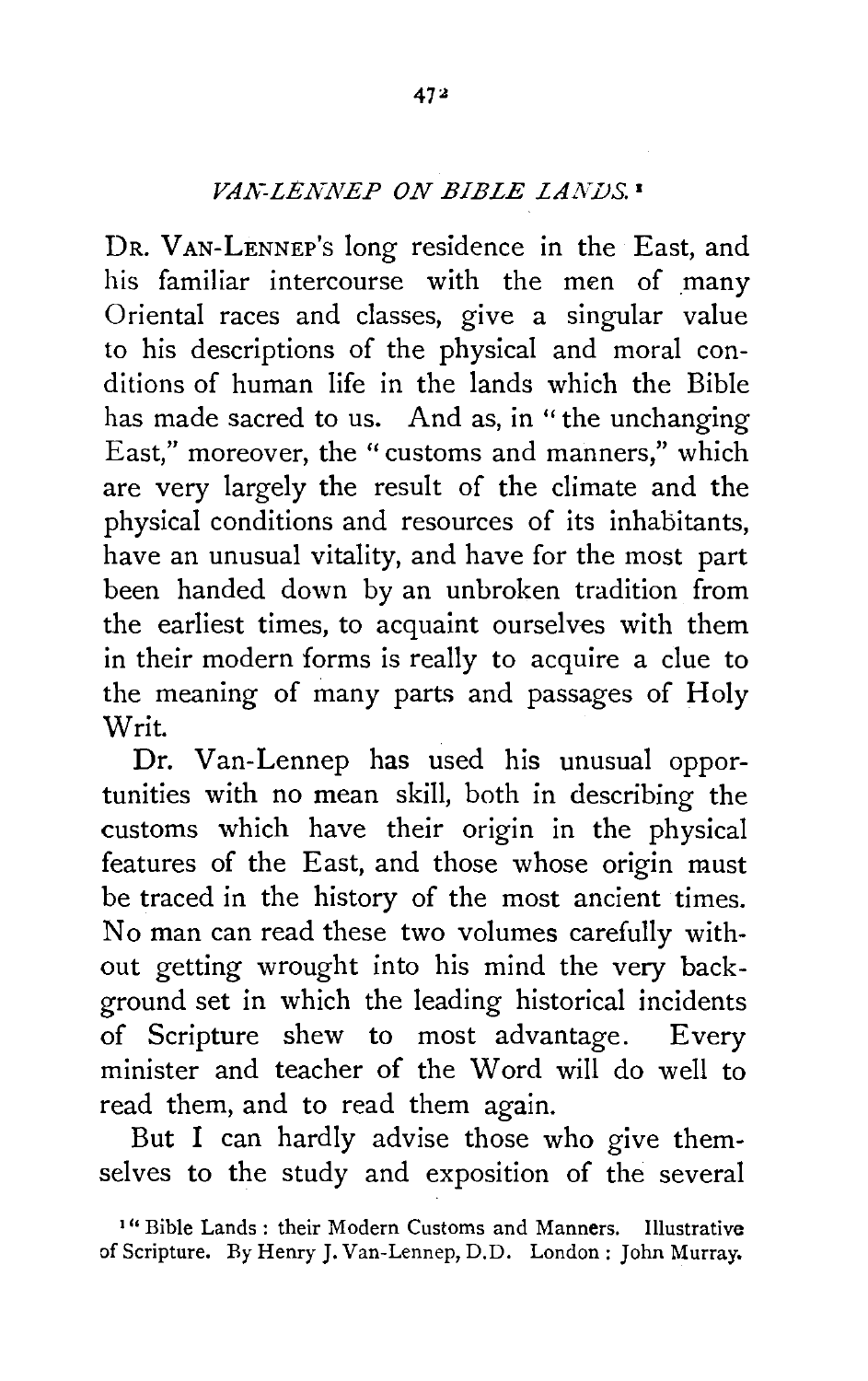Books of the Bible habitually to consult this work. It is valuable rather for its general effect on the mind than for any light it throws on this passage of Scripture or that. Indeed, as I have read it. I have a little wondered that so good a scholar, and so diligent a student of Holy Writ should have cared to load his foot-notes with references to Scripture which his text does little to illustrate. The remark of an Arab that with a fleet and intelligent horse "caravans are arrested and brought to your tent," hardly throws light enough on Job i. <sup>I</sup>7 to warrant a reference to it. Nor have I found Job i. 19 grow much the clearer for being told that " the camel instinctively knows the approach" of the simoom, " and, uttering piteous cries, lies down with its back to the coming storm."

The passion of Job's grief (Chap. i. 20) does not grow more impressive to us when we are reminded or informed that the Easterns do not tear the stuff of their robe, but simply rip open a seam, "so that the damage can easily be repaired by a few stitches." While the most graphic and sublime description of a spiritual apparition (Job iv.  $12-17$ ) in the literature of the world is simply degraded by the implication that the awful Spirit, before which Eliphaz quaked with a nameless terror, was one of the "Jins"—" a class of beings, both male and female, good and bad, which hold an intermediate position between angels and men, were created before the latter, are made of fire, or *perhaps of gas,* and are capable of assuming a variety of forms, or of becoming invisible at pleasure."

VOL. Ill,